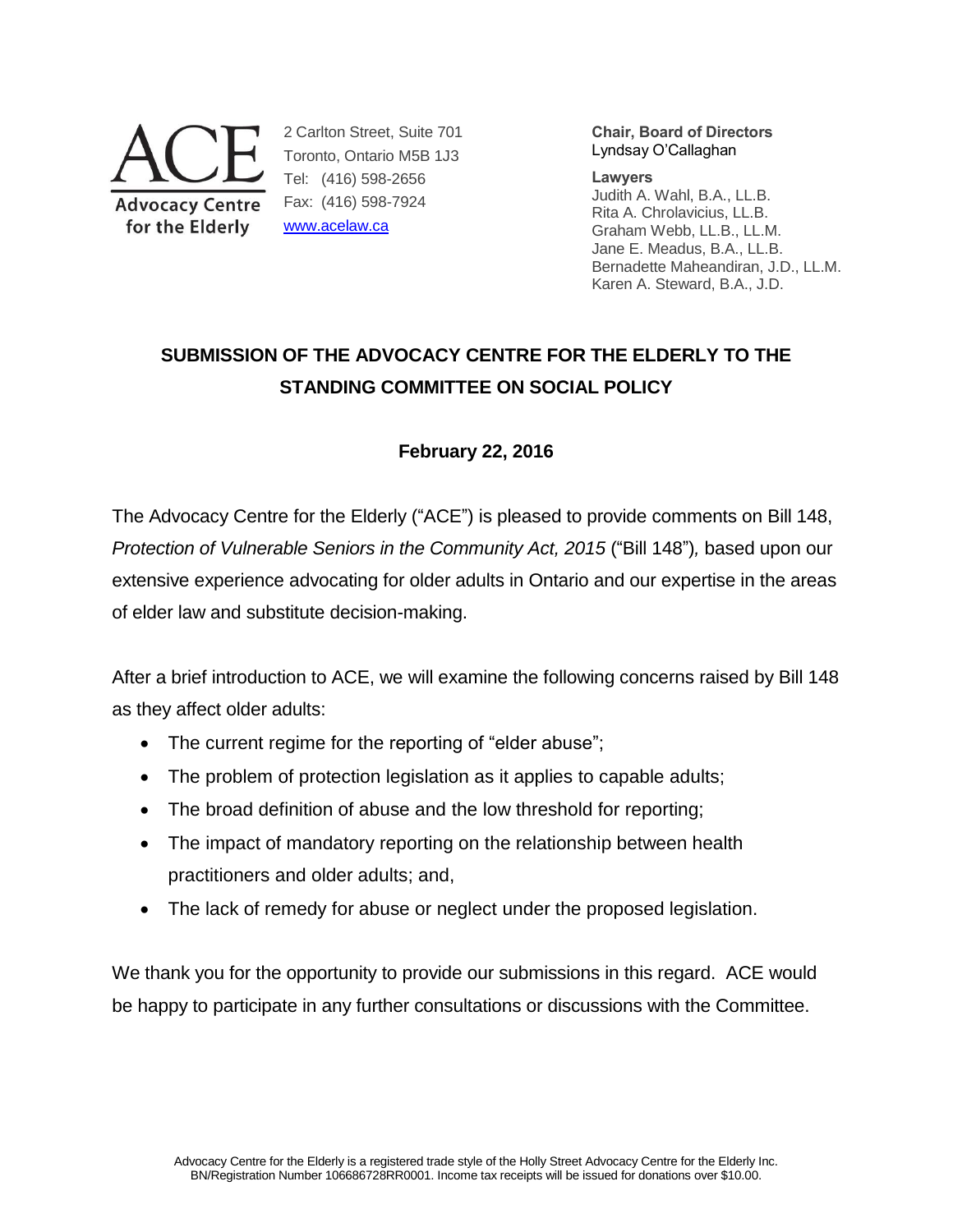$-2 -$ 

# **The Advocacy Centre for the Elderly (ACE)**

Established in 1984, ACE is the first and oldest legal clinic in Canada with a specific mandate to provide a range of legal services to low-income older adults in Ontario. ACE's legal services include individual and group client advice and representation, public legal education, community development and law reform activities.

On average, ACE receives more than 3,000 client intake inquiries each year. Most of the telephone inquiries come from the Greater Toronto Area with approximately 20% originating from other areas of the province. From time to time, ACE also receives inquiries from outside of Ontario. The individual client services provided are in areas of law that particularly impact older adults. These include, but are not limited to, elder abuse, capacity, substitute decision-making and health care consent; end-of-life care; supportive housing and retirement home tenancies; long-term care homes; and patients' rights while in hospital.

As part of its law reform mandate, ACE has been involved in many of the law, policy and education initiatives related to elder abuse and consent, capacity and decision-making that have taken place in Ontario over the last 30 years. These have included participation on the following committees:

- O'Sullivan Committee, which was a review of advocacy for vulnerable adults in Ontario undertaken in 1987;
- Fram Committee, the work of which resulted in the passage of the *Consent to Treatment Act, 1992,* subsequently replaced by the *Health Care Consent Act, 1996*; *1*
- <span id="page-1-0"></span> Expert Roundtable on Elder Abuse convened by the Human Resources and Social Development Canada (HRSDC) in Ottawa in June 2008;
- Retirement Home Expert Roundtable convened by the Ontario Seniors Secretariat in 2010;

 $\overline{\phantom{a}}$ 1 *Health Care Consent Act*, *1996*, S.O. 1996, c. 2, Sched. A (*HCCA*)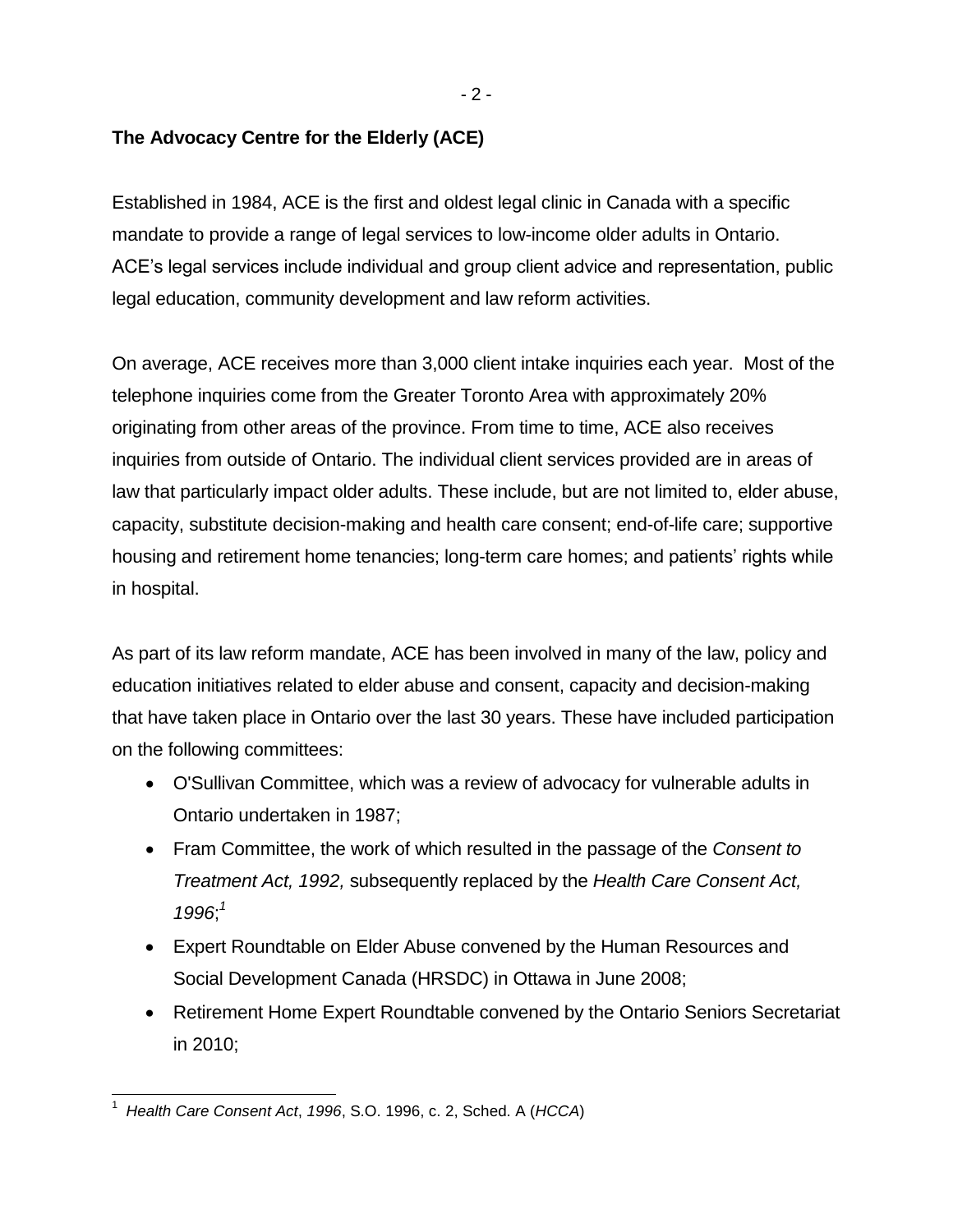- Fact Finding Working Group on Prevention and Awareness of the Abuse of Older Adults with Disabilities convened by the HRSDC from 2009 to 2010;
- Elder Health Coalition Elder Abuse Working Group convened by the Ontario Seniors Secretariat from 2006 to 2012; and,
- Best Practice Guideline Panel convened by the Registered Nurses Association of Ontario on Elder Abuse Awareness: Prevention, Identification and Intervention from 2013 to 2014.

In addition to participation on these committees, ACE has:

- Trained police officers in the Ontario Police College Training Programme on Elder Abuse Response and Prevention for Police Services from 2004 to date;
- Organized the First National Conference on Elder Abuse and Crime in 1990 with Ryerson Polytechnical Institute ( as it then was) and the HRSDC,;
- Assisted in organizing and facilitating two Federal-Provincial-Territorial Working Group Consultations on elder abuse in Vancouver in November 2007 and in Ottawa in June 2008;
- Co-organizing the Canadian Conference on Elder Law (with Law Commission of Ontario and Canadian Centre for Elder Law) in Toronto in 2010;
- Making submissions to the Senate as part of the Consultation on Elder Abuse in 2010 and the Federal Standing Committee on Status of Women, Abuse of Older Women Consultation in 2011;
- Making submissions to the Ontario Human Rights Commission on its Policy and Guidelines on Disability and the Duty to Accommodate; and,
- Co-authoring (with the law firm of Dykeman Dewhirst O'Brien LLP) a major research paper on health care consent and advance care planning for the Law Commission of Ontario.<sup>2</sup>

j 2 Judith Wahl, Mary Jane Dykeman and Brendan Gray, *Health Care Consent and Advance Care Planning*  in Ontario: Legal Capacity, Decision-Making in Guardianship, Law Commission of Ontario: January 2014, online: <http://www.lco-cdo.org/capacity-guardianship-commissioned-paper-ace-ddo.pdf>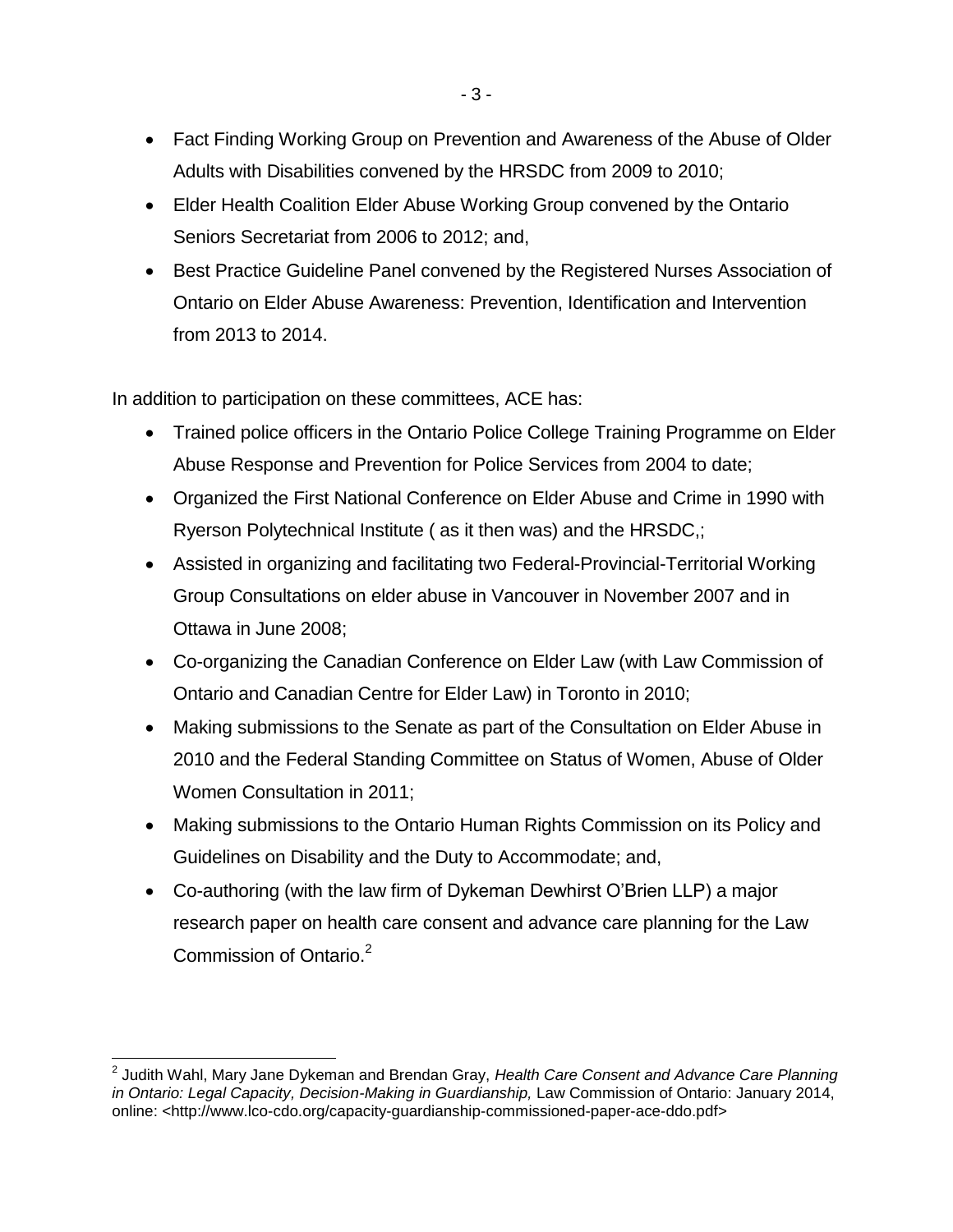#### **I. Overview**

l

Of the estimated two million seniors residing in Ontario, between two and ten percent are expected to experience abuse. This translates to between 40,000 and 200,000 people over the age of 65 in Ontario who have been, or will be, abused. $3\,$  Given the magnitude of this problem, ACE welcomes new measures that seek to address elder abuse. Nevertheless, ACE does not believe that mandatory reporting in the manner envisioned by Bill 148 will be effective in addressing this problem.

<span id="page-3-0"></span>During the legislative debates, Soo Wong, the member for Scarborough-Agincourt, stated that if passed, Bill 148 would "ensure that all seniors living in the community have protection and support by requiring regulated health professionals to report elder abuse or neglect."<sup>4</sup> It is not clear, however, that mandatory reporting of elder abuse can have the effect of supporting and protecting all seniors in the community.

<span id="page-3-1"></span>In Ontario, decisional capacity is presumed unless there is reasonable cause to believe otherwise.<sup>5</sup> Bill 148 upends this presumption, and instead presumes that all adults over the age of 65 are incapable. This reversed presumption reflects a prejudice long held in our society that to be old is to be feeble or demented, and treats older adults as if they were children. Mandatory reporting regimes for elder abuse are modeled on child protection legislation and not on the more analogous situation of domestic violence. For example, we are unlikely to see legislation making the reporting of domestic abuse mandatory. Rather, the decision to charge in domestic violence contexts has been made mandatory,<sup>6</sup> which is not an option canvassed under Bill 148. Even mandatory charging

online:<http://www.owjn.org/owjn\_2009/legal-information/criminal-law/271-mandatory-charging>

<sup>3</sup> *What is Elder Abuse?* online: <www.elderabuseontario.com>

<sup>&</sup>lt;sup>4</sup> Ontario Legislative Assembly, *Official Report of Debates (Hansard)*, 41<sup>st</sup> Parl, 1<sup>st</sup> Sess, No 134 (10 December 2015) at 7238 (Soo Wong).

<sup>5</sup> For example, see Laura Cardiff (ed)., *Whaley Estate Litigation on Guardianship,*(Whaley Estate Litigation, 2015), p.23, see *HCCA, supra,* note [1,](#page-1-0) s. 4(2) for treatment, admission to a care facility and personal assistance services; see also *Substitute Decisions Act*, S.O. 1992, c. 30 (SDA), s.2(2) for personal care decisions and s.2(1) for contracts; See also Knox v. Burton, 2004 CanLII 35099 (ON SC), online: <http://canlii.ca/t/1gsck> 6 See "Mandatory Charging", *Ontario Women's Justice Network,*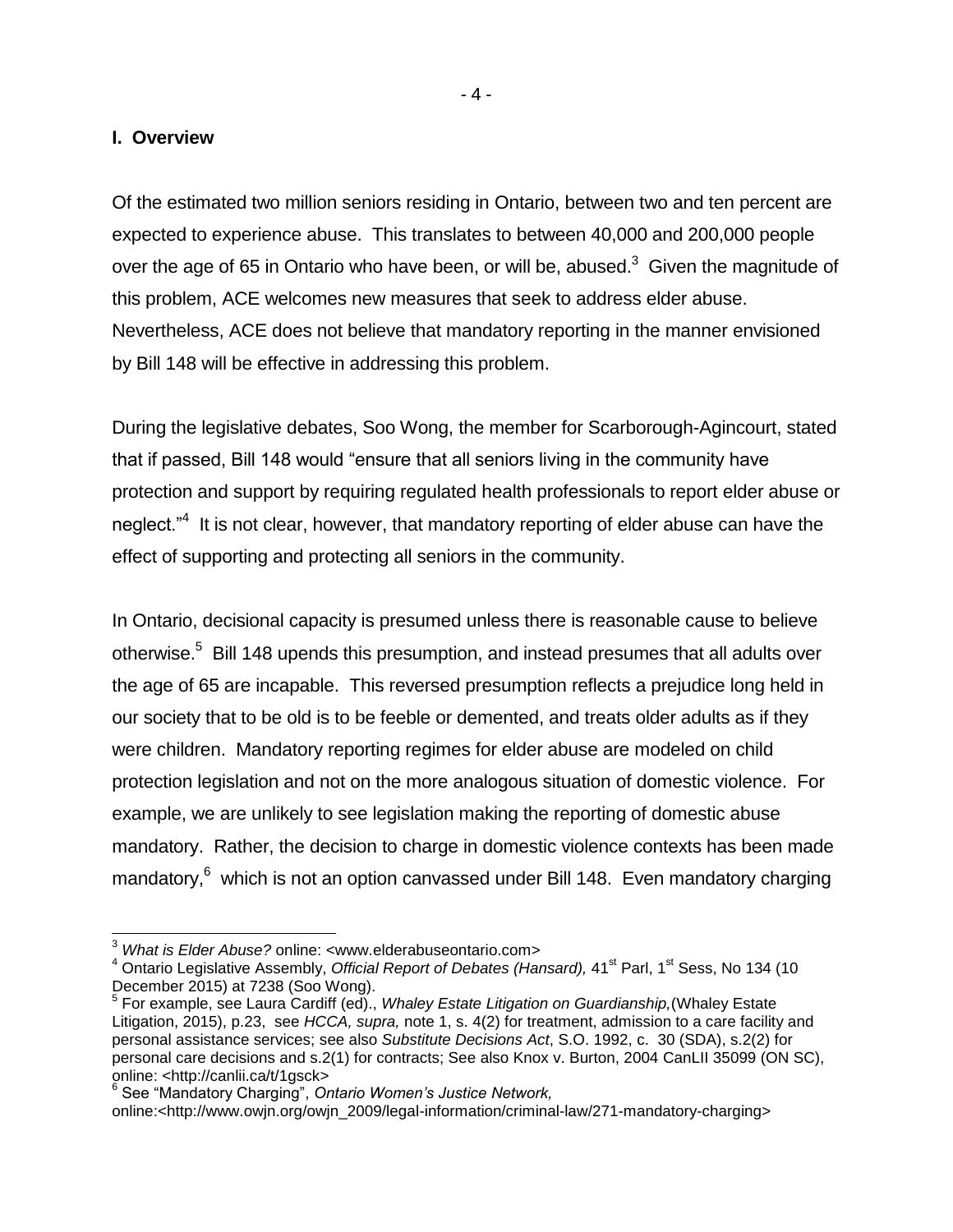has been criticised by the Ontario Women's Justice Network as potentially leading to reluctance to call the police. $<sup>7</sup>$ </sup>

Victims of domestic violence who wish to ameliorate their situations are offered referrals to a wide variety of services that are in keeping with the complexity of abuse situations. These services are offered with the understanding that capable adults may have reasons compelling them to either stay or to leave an abusive situation.

In the course of her remarks, Ms. Wong listed several reasons why a senior might not report elder abuse: "Victims are often reluctant to report elder abuse due to fear of repercussions; a feeling of shame or guilt associated with reporting the abuser, who may be a relative; financial or emotional dependence on the abuser; fear of loss of contact with the abuser; and fear or reluctance to relocate to an unfamiliar environment."<sup>8</sup> These are all valid reasons why one may choose not to report. ACE submits that mandatory reporting of suspected elder abuse by health practitioners removes the choice of whether to report without addressing these underlying reasons. The remainder of these submissions will discuss ACE's concerns in greater detail. The next section, however, will outline the current legal framework for protecting older adults who are experiencing abuse or neglect.

# **II. Existing Mechanisms to Protect Older Adults in Cases of Abuse or Neglect**

Under the current regime, any person, including health care providers, *may* report suspected cases of abuse or neglect; however, reporting is not mandated except where the older adult is a resident of a Long-Term Care Home (LTCH) or a tenant in a retirement home. In addition, health care providers must report any suspected sexual abuse by another health care provider, no matter the setting. Should any person suspect abuse of an older adult, they may contact the police if the senior is capable, and either the

 7 *Ibid.*

<sup>8</sup> Ontario Legislative Assembly, *supra,* note [4](#page-3-0)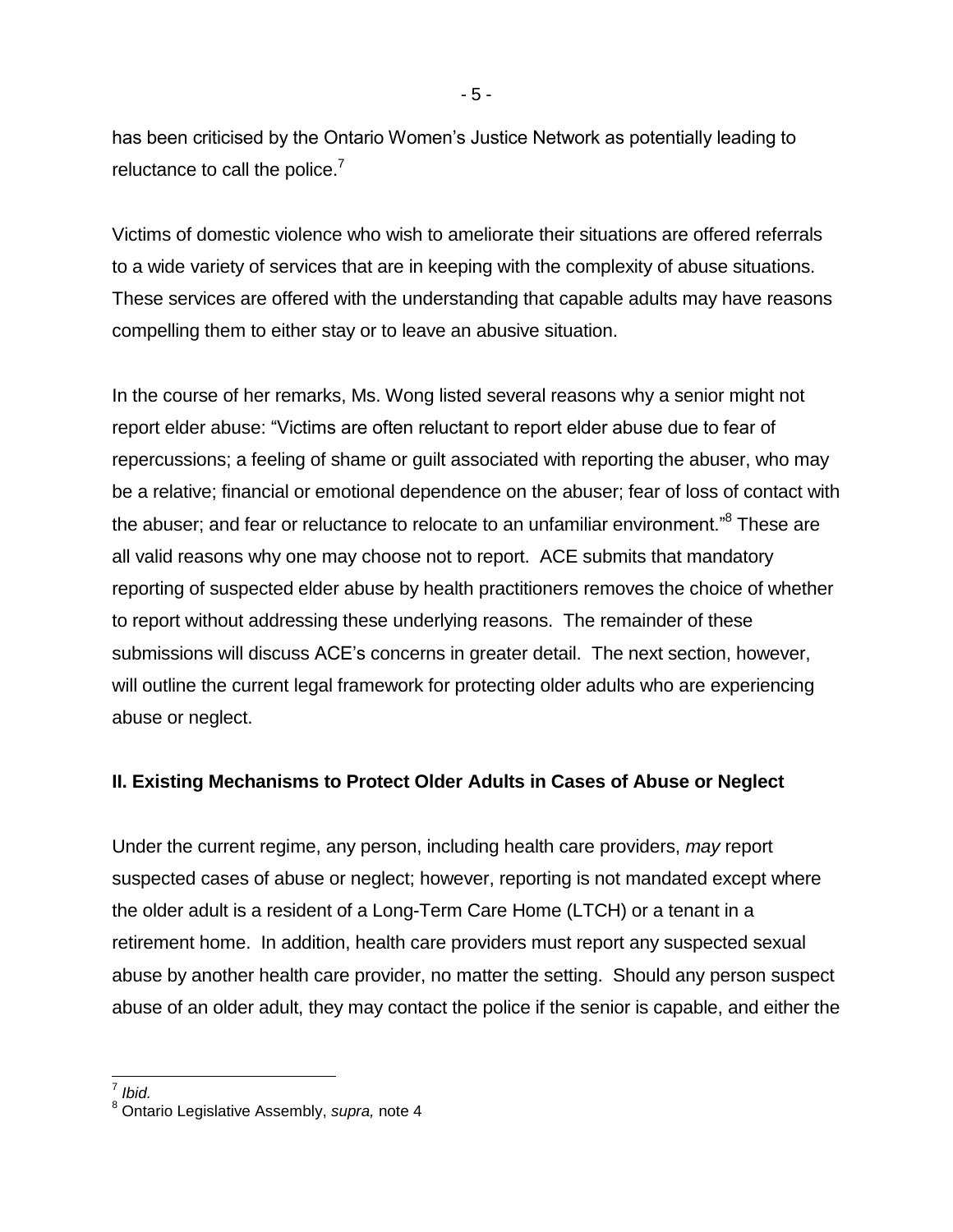<span id="page-5-0"></span>- 6 -

police or the Office of the Public Guardian and Trustee (OPGT), if the senior is, or is suspected of being, incapable.

*i. Mandatory Reporting: Long-Term Care Homes and Retirement Homes*

LTCHs are health care facilities licensed by the Ministry of Health and Long-Term Care to provide long-term care services to eligible persons. LTCHs are required to provide specific care and services including 24-hour nursing care, restorative care, recreational and social activities, medical services and dietary services. $9$ 

The *Long-Term Care Homes Act, 2007* (*LTCHA*) provides that:

A person who has reasonable grounds to suspect that any of the following has occurred or may occur shall immediately report the suspicion and the information upon which it is based to the Director:

- 1. Improper or incompetent treatment or care of a resident that resulted in harm or a risk of harm to the resident.
- 2. Abuse of a resident by anyone or neglect of a resident by the licensee or staff that resulted in harm or a risk of harm to the resident.
- 3. Unlawful conduct that resulted in harm or a risk of harm to a resident.
- 4. Misuse or misappropriation of a resident's money.
- 5. Misuse or misappropriation of funding provided to a licensee under this Act or the *Local Health System Integration Act, 2006*. 10

While this requirement applies only to residents of a LTCH; it applies even when the resident is not physically present in the LTCH. For example, if a resident of a LTCH is receiving treatment in hospital, staff are required to report any suspected abuse or neglect to the Director. The duty to report abuse or neglect applies to all persons who have reasonable grounds to suspect abuse, and is not restricted to health practitioners.

 9 *LTCHA,* 2007, S.O. 2007, c. 8, ss. 8 – 12.

<sup>10</sup> *Ibid.,* s. 24(1)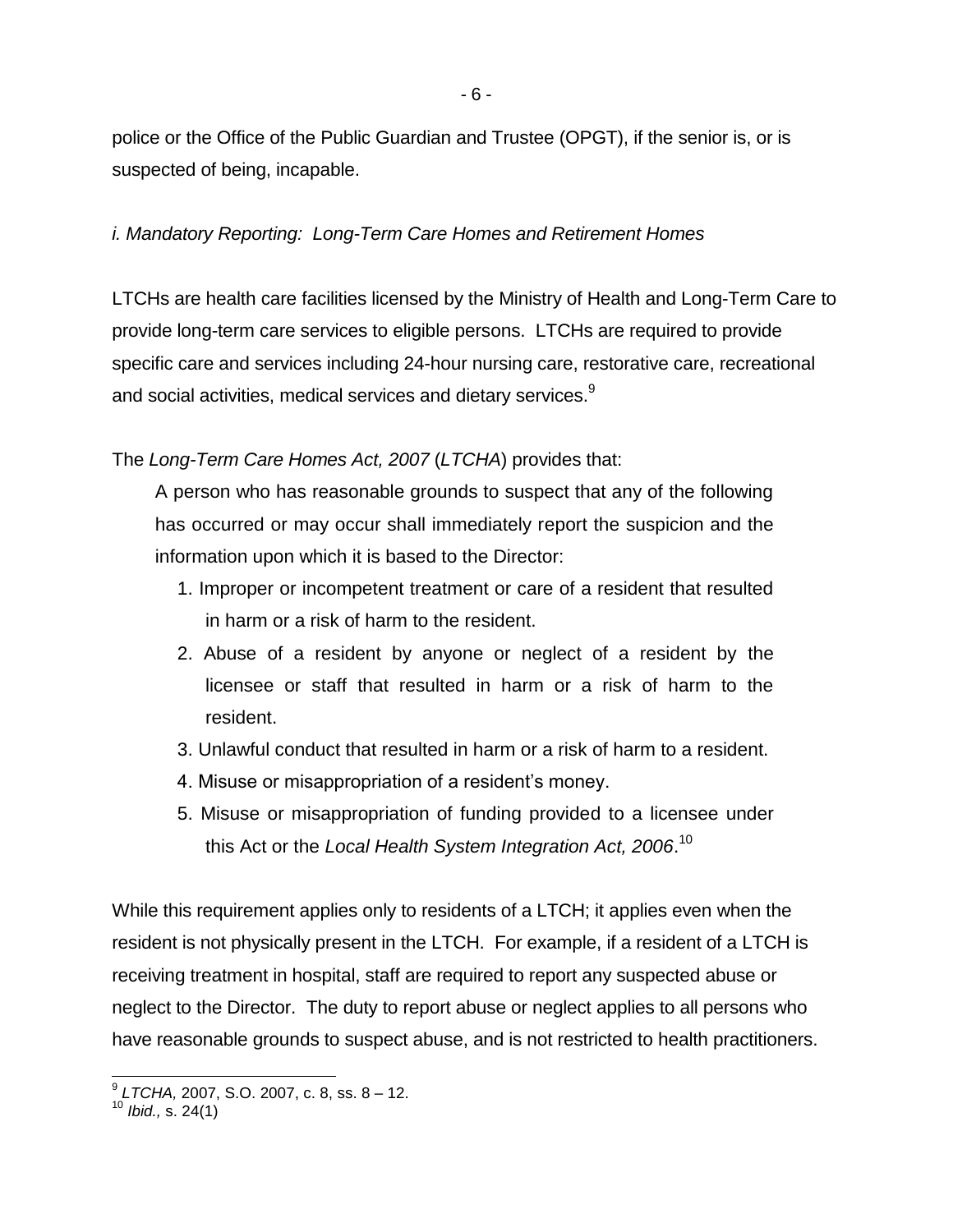The only exception is for other residents, who may make a report, but are not required to do so.<sup>11</sup> Failure to report is an offence under the *LTCHA*. 12 Lawyers are also protected from reporting in certain cases by solicitor-client privilege.<sup>13</sup>

Abuse under the *LTCHA* is defined as physical, sexual, emotional, verbal or financial abuse. The regulations provide the following definitions:

"emotional abuse" means,

(a) any threatening, insulting, intimidating or humiliating gestures, actions, behaviour or remarks, including imposed social isolation, shunning, ignoring, lack of acknowledgement or infantilization that are performed by anyone other than a resident, or

(b) any threatening or intimidating gestures, actions, behaviour or remarks by a resident that causes alarm or fear to another resident where the resident performing the gestures, actions, behaviour or remarks understands and appreciates their consequences;

"financial abuse" means any misappropriation or misuse of a resident's money or property;

"physical abuse" means, subject to subsection (2),

(a) the use of physical force by anyone other than a resident that causes physical injury or pain,

(b) administering or withholding a drug for an inappropriate purpose, or

(c) the use of physical force by a resident that causes physical injury to another resident;

"sexual abuse" means,

(a) subject to subsection (3), any consensual or non-consensual touching, behaviour or remarks of a sexual nature or sexual exploitation that is directed towards a resident by a licensee or staff member, or

 $\overline{a}$ <sup>11</sup> *Ibid.,* s. 24(3)

<sup>12</sup> *Ibid.,* s. 25(5)

<sup>13</sup> *Ibid.,* s. 24(7)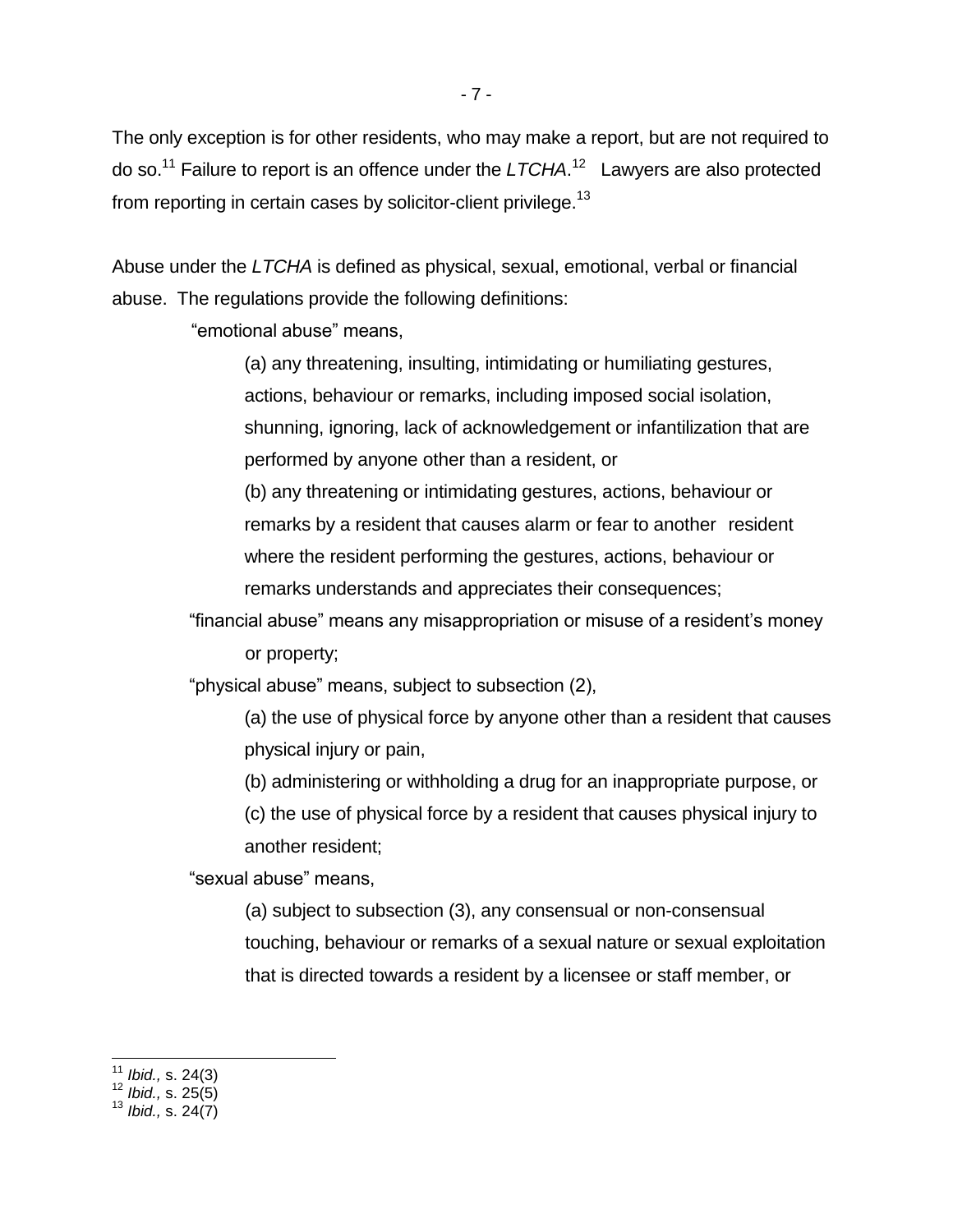(b) any non-consensual touching, behaviour or remarks of a sexual nature or sexual exploitation directed towards a resident by a person other than a licensee or staff member;

"verbal abuse" means,

(a) any form of verbal communication of a threatening or intimidating nature or any form of verbal communication of a belittling or degrading nature which diminishes a resident's sense of well-being, dignity or selfworth, that is made by anyone other than a resident, or

<span id="page-7-0"></span>(b) any form of verbal communication of a threatening or intimidating nature made by a resident that leads another resident to fear for his or her safety where the resident making the communication understands and appreciates its consequences.<sup>14</sup>

Reports are made to the Director, who is appointed by the Minister of Health and Long-Term Care.<sup>15</sup> The Director is required to conduct an inspection in order to determine compliance with the LTCHA.<sup>16</sup> This inspection must be conducted immediately in certain instances, including where there is "harm or a risk of harm to the resident."<sup>17</sup>

The licensee of a LTCH must notify the resident's substitute decision-maker if the resident is incapable of making personal care decisions either immediately or within 12 hours depending on the gravity of the incident and its effect on the resident (unless the substitute decision-maker is the alleged abuser).<sup>18</sup> The licensee must also notify the police if the abuse or neglect might constitute a criminal offence.<sup>19</sup>

There is a duty to report abuse or neglect in retirement homes, too. Retirement homes are residential complexes occupied by at least six persons who are over the age of 65 and who are unrelated to the operator of the home, and where at least two care services

 $\overline{a}$ 

 $14$  O. Reg. 79/10, s. 2(1)

<sup>15</sup> *LTCHA, supra,* note [9,](#page-5-0) s. 175(1)

<sup>16</sup> *Ibid.,* s. 25(1)

<sup>17</sup> *Ibid.,* s. 25(1) and s. 25(2)

<sup>18</sup> *LTCHA, supra,* note [14,](#page-7-0) s. 97(1)

<sup>19</sup> *Ibid.,* s. 98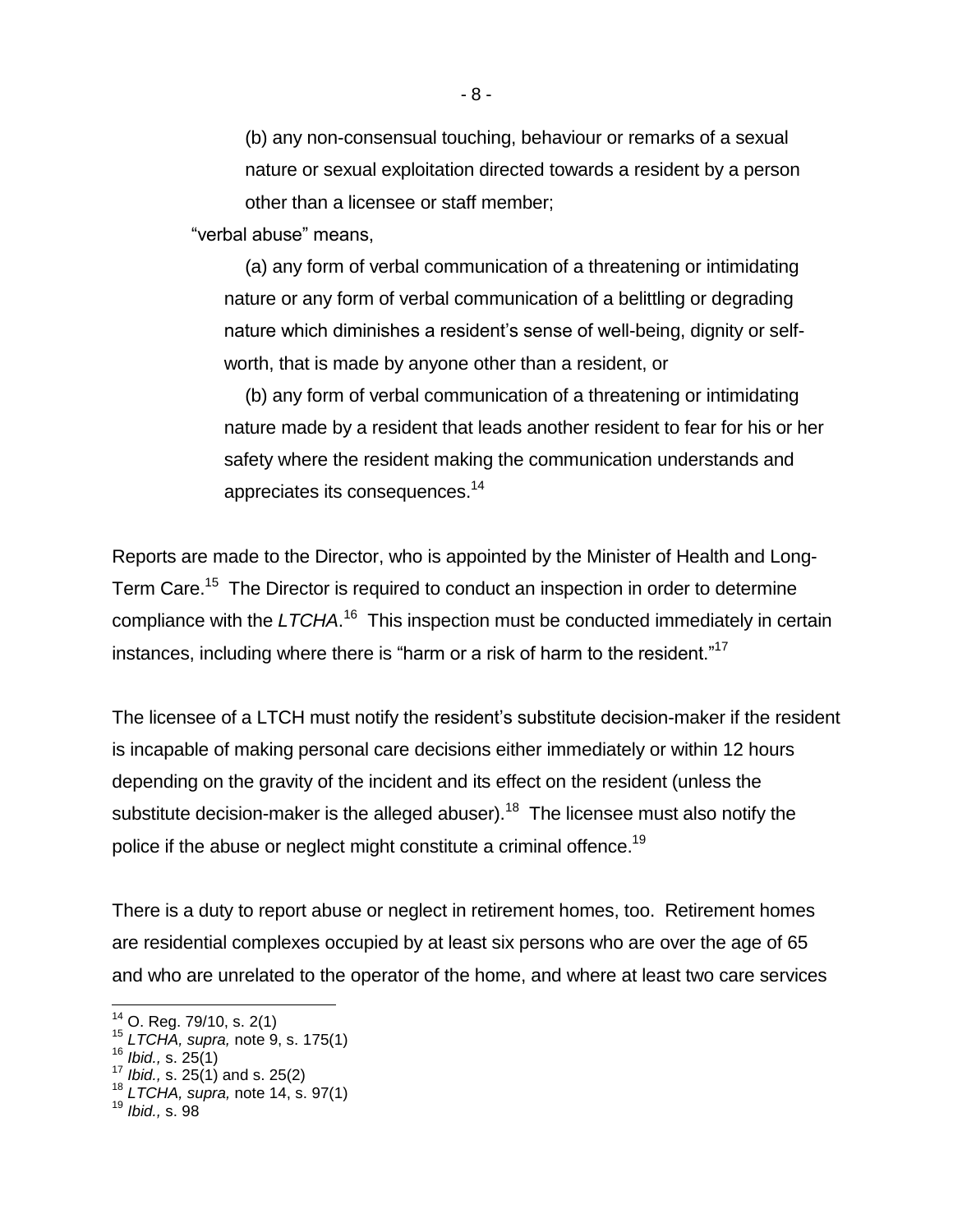are made available.<sup>20</sup> Ontario law does not prohibit retirement homes from offering the same level of care that a LTCH may provide.

While the duty to report in the *Retirement Homes Act* is similar to the duty imposed by the *Long-Term Care Homes Act*, the licensing and regulatory oversight of retirement homes differs greatly. Reports of suspected abuse are made to the Registrar of the Retirement Homes Regulatory Authority (RHRA), rather than to a Ministry of the Government of Ontario.<sup>21</sup> Any person who "has reasonable grounds to suspect":

(1) improper or incompetent treatment or care of a resident;

(2) abuse of resident by anyone or neglect of a resident by the licensee or staff of a retirement home;

- (3) unlawful conduct that resulted in harm or a risk of harm to the resident; or
- (4) misuse or misappropriation of a resident's money

must report to the Registrar.<sup>22</sup> The duty to report also applies where the retirement home tenant is away from the retirement home.

Both retirement homes and LTCHs are congregate settings in which their operators have an unusually high level of control over residents'/tenants' day-to-day activities. The mandates of these homes touch on most aspects of their residents' lives, including care provision, medical assistance, food and nutrition, financial dealings and social activities. Dependence on the operators of these homes for assistance with the activities of daily living, as well as the insular nature of these homes, render residents more vulnerable to abuse or neglect. This distinguishes these settings from other places where older adults may reside. In this context, mandatory reporting of abuse to the prescribed regulatory authority is an appropriate protection.

j

<sup>20</sup> *Retirement Homes Act, 2010,* S.O. 2010, c. 11, s. 1

<sup>21</sup> *Ibid.,* s. 75(1)

<sup>22</sup> *Ibid.*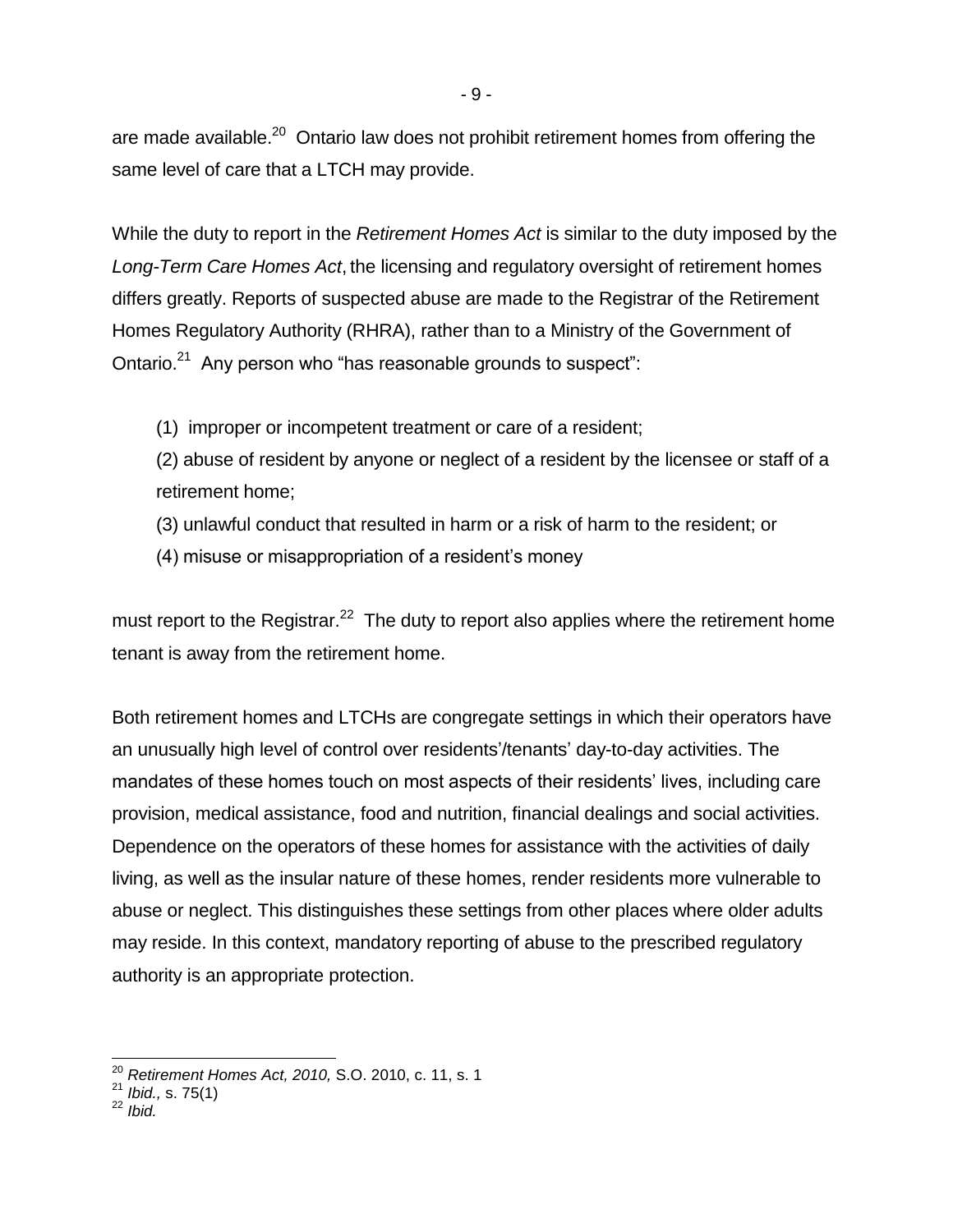It is important to note that reports of abuse or neglect in LTCHs and retirement homes are made to a regulatory authority, which then uses the information to assess the licensee's compliance with the enacting legislation by conducting inspections. The capacity of the tenant/resident is not at issue in these cases, nor would there be outcomes to these inspections that would result in the tenant's/resident's capacity being challenged. Only where the abuse or neglect possibly constitutes a crime would a report be made to the police.

#### *ii. Voluntary Reporting under the Substitute Decisions Act or the Criminal Code*

In other settings, there is no mandatory abuse reporting requirement. The *Substitute Decisions Act, 1992* (*SDA*)*,* which details the law on mental capacity, powers of attorney, guardianship and substitute decision-making, includes voluntary reporting to the Office of the Public Guardian and Trustee (OPGT). The OPGT is part of the Ministry of the Attorney General, and its role includes protecting the rights and interests of mentally incapable adults.

The *SDA* defines two types of incapacity: incapacity to manage property and incapacity to make personal care decisions, and includes a presumption of capacity in certain contexts.<sup>23</sup> As defined in the legislation, "A person is incapable of managing property if the person is not able to understand information that is relevant to making a decision in the management of his or her property, or is not able to appreciate the reasonably foreseeable consequences of a decision or lack of decision."<sup>24</sup>

A person is incapable of making a personal care decision, "if the person is not able to understand information that is relevant to making a decision concerning his or her own health care, nutrition, shelter, clothing, hygiene or safety, or is not able to appreciate the reasonably foreseeable consequences of a decision or lack of decision."<sup>25</sup>

 $23$  See note [5.](#page-3-1)

<sup>24</sup> *SDA, supra,* note [5,](#page-3-1) s. 6

<sup>25</sup> *Ibid*., s. 45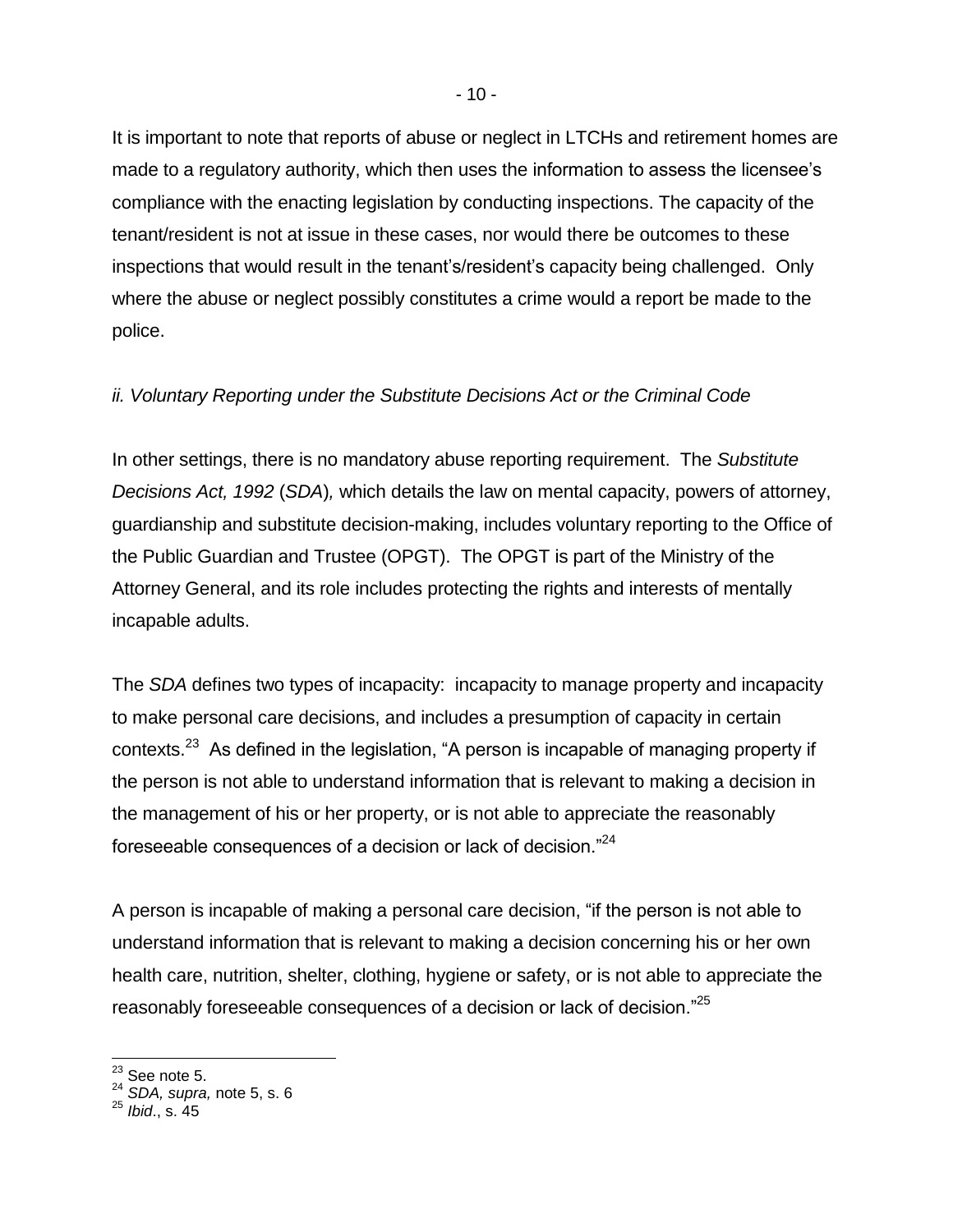Where a report is made that an incapable adult is at risk of suffering serious financial or personal adverse effects, the OPGT has a duty to investigate.<sup>26</sup> Serious adverse effects with respect to property include, "Loss of a significant part of a person's property, or a person's failure to provide necessities of life for himself or herself or for dependents." $^{27}$ Circumstances that constitute financial abuse, such as a person's family members using their pension funds for their own benefit rather than the benefit of the older adult, may be included in this category. Serious adverse effects with respect to personal care include, "Serious illness or injury, or deprivation of liberty or personal security."<sup>28</sup> These effects would include physical abuse or neglect.

As the law stands today, reporting to the OPGT can only result in a guardianship investigation, and only if the suspected victim is incapable.

A guardianship investigation is very invasive. During the course of an investigation, the OPGT may look into a person's financial, medical and other personal records. They may interview anyone, "who may have knowledge about the person's situation including – family members, health professionals, neighbours, bank staff, caregivers, service providers and landlords,"<sup>29</sup> exposing one's whole life to scrutiny.

Following an investigation, the OPGT may take steps to become that person's guardian on a temporary basis.<sup>30</sup>

In addition, there are many forms of elder abuse that constitute crimes under the *Criminal*  Code. These include assault,<sup>31</sup> assault with a weapon or causing bodily harm,<sup>32</sup> sexual

 $\overline{a}$ 

<sup>31</sup> *Criminal Code, R*.S.C., 1985, c. C-46, s. 265

<sup>26</sup> *Ibid*., s. 27(2) and s. 62(2)

<sup>27</sup> *Ibid.,* s. 27(1)

<sup>28</sup> *Ibid.,* s. 62(1)

<sup>&</sup>lt;sup>29</sup> Office of the Public Guardian and Trustee, *Guardianship Investigations: The Role of the Public Guardian* and Trustee, online: Ministry of the Attorney General, online: [< https://www.attorneygeneral.jus.gov.on.ca>](https://www.attorneygeneral.jus.gov.on.ca/). <sup>30</sup> *SDA, supra,* note [5,](#page-3-1) s. 27(3.1) and s. 62(3.1)

<sup>32</sup> *Ibid.,* s. 267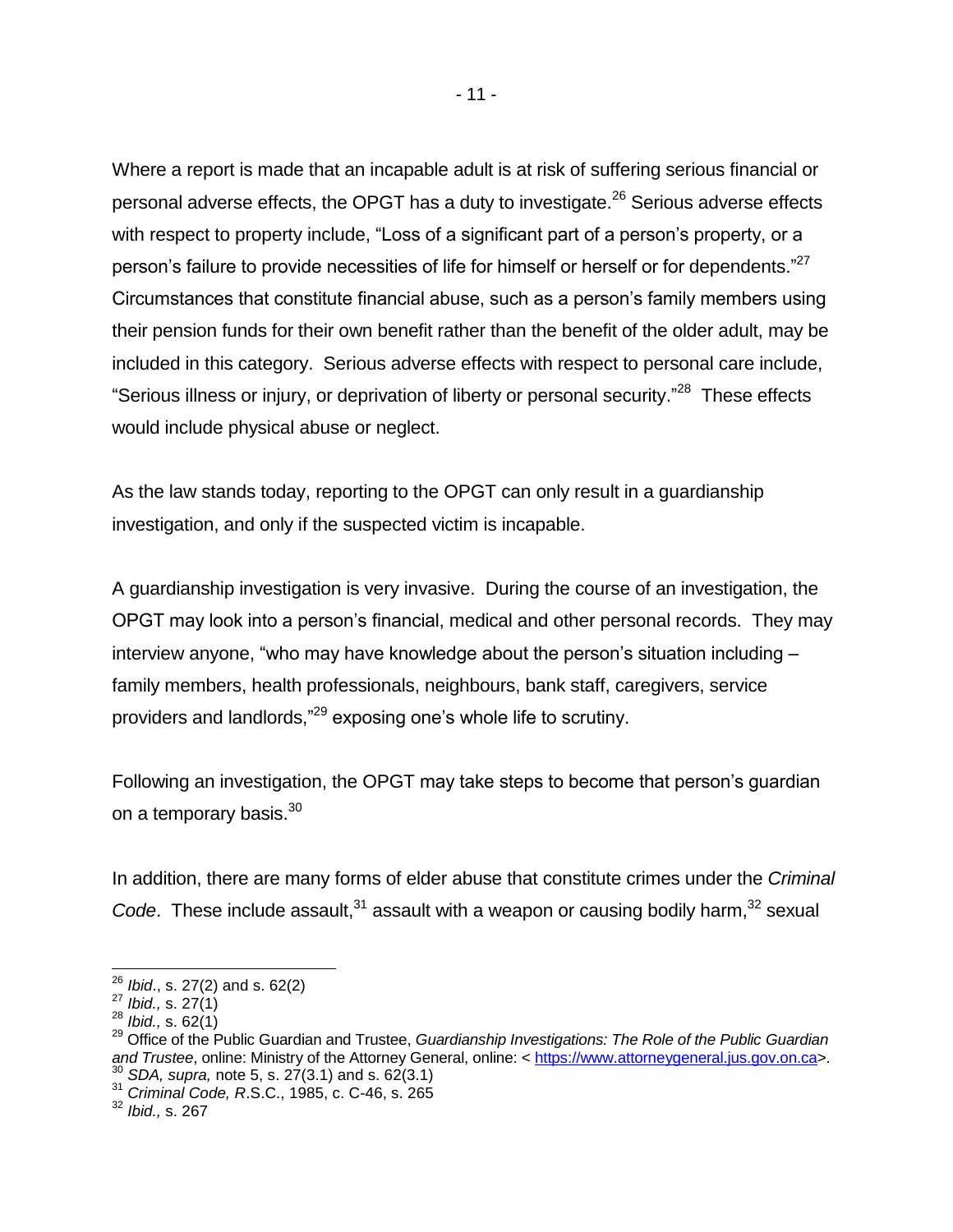assault,  $33$  forcible confinement,  $34$  breach of duty to provide necessaries of life,  $35$  uttering threats, $36$  intimidation,  $37$  theft,  $38$  theft by a person holding a power of attorney,  $39$  fraud,  $40$ extortion,<sup>41</sup> stopping mail with intent<sup>42</sup> or forgery.<sup>43</sup> These crimes can be reported to the police but a police report is not mandatory.

#### *iii. Other Reporting Obligations*

The obligation to report elder abuse may also appear in a contract for services. An example of this would be a policy that personal support workers must report suspicions of elder abuse to a supervisor as part of an employment contract.

Reporting may be a professional responsibility. For example, regulated health professionals have a responsibility to report sexual abuse perpetrated by another regulated health professional.<sup>44</sup> The health professional's college would then investigate and, depending on the results, may discipline the health professional.

Ontario already has a regime of laws addressing elder abuse. These laws seek to balance protection of individuals against the autonomy of the individual. Where the older adult is incapable, the law has a process by which decisions can be made to protect them from abuse or neglect. While some law reform may be necessary, Bill 148 goes too far. It proposes to protect capable adults, and, in doing so strips them of their autonomy. As such, ACE questions the necessity of such a law.

- <sup>37</sup> *Ibid.,* s. 423
- <sup>38</sup> *Ibid.,* s. 322
- <sup>39</sup> *Ibid.,* s. 331 <sup>40</sup> *Ibid.,* s. 380
- <sup>41</sup> *Ibid.,* s. 346
- <sup>42</sup> *Ibid.,* s. 345
- <sup>43</sup> *Ibid.,* s. 366

c. 18, s. 85.1

 $\overline{\phantom{a}}$ <sup>33</sup> *Ibid.,* s. 271

<sup>34</sup> *Ibid.,* s. 279(1)

<sup>35</sup> *Ibid.,* s. 215

<sup>36</sup> *Ibid.,* s. 264.1

<sup>44</sup> *Health Professions Procedural Code, Schedule 2, Regulated Health Professions Act, 1991,* S.O. 1991,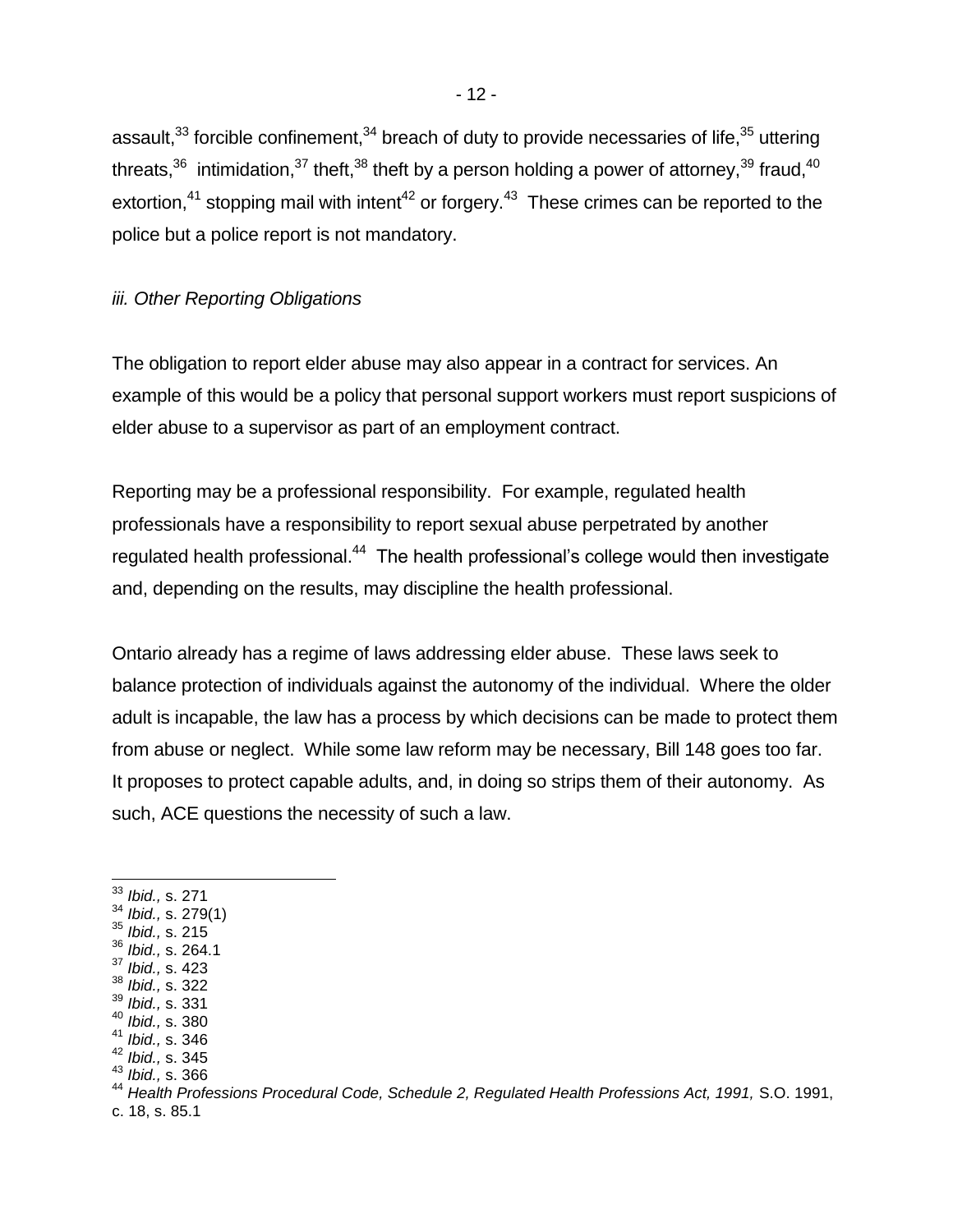### **III. Specific Concerns regarding Bill 148**

#### *i. Capable Seniors as the Subject of the Legislation*

Bill 148 proposes mandatory reporting of any suspected abuse of "seniors" by regulated health practitioners. "Senior" is defined in the Bill as a person who is 65 years of age or older. Nowhere in the reporting requirements does it indicate that the person reporting must have reasonable grounds to suspect the older adult is incapable of managing their property or making personal care decisions. The Bill would apply to all persons over 65, regardless of capacity.

As discussed above, reporting of abuse without the older adult's consent is a gross invasion of privacy. Such reports should only be made where an adult is incapable of making decisions for himself or herself. To require health practitioners to report suspected abuse of a capable senior denies the senior their agency, and undermines one of the fundamental tenets of our society — that capable persons may make decisions for themselves, including the decision to tolerate behaviour that others consider abusive. As such, the legislation is overbroad, capturing persons who are capable, and capable of consenting to disagreeable situations.

On second reading of the Bill, the proposed legislation was compared to Newfoundland's *Adult Protection Act*. However, the *Adult Protection Act* defines an adult in need of protective intervention to mean, "an adult who lacks capacity" *and* who "is incapable of caring for himself or herself, or who refuses, delays or is unable to make provision for adequate care and attention for himself or herself," or "is abused or neglected."<sup>45</sup> In Ontario, the OPGT is already required to investigate instances of suspected abuse or neglect where the victim is thought to be incapable.

 $\overline{a}$ 

<sup>45</sup> *Adult Protection Act*, SNL 2011 c. A-4.01, s. 5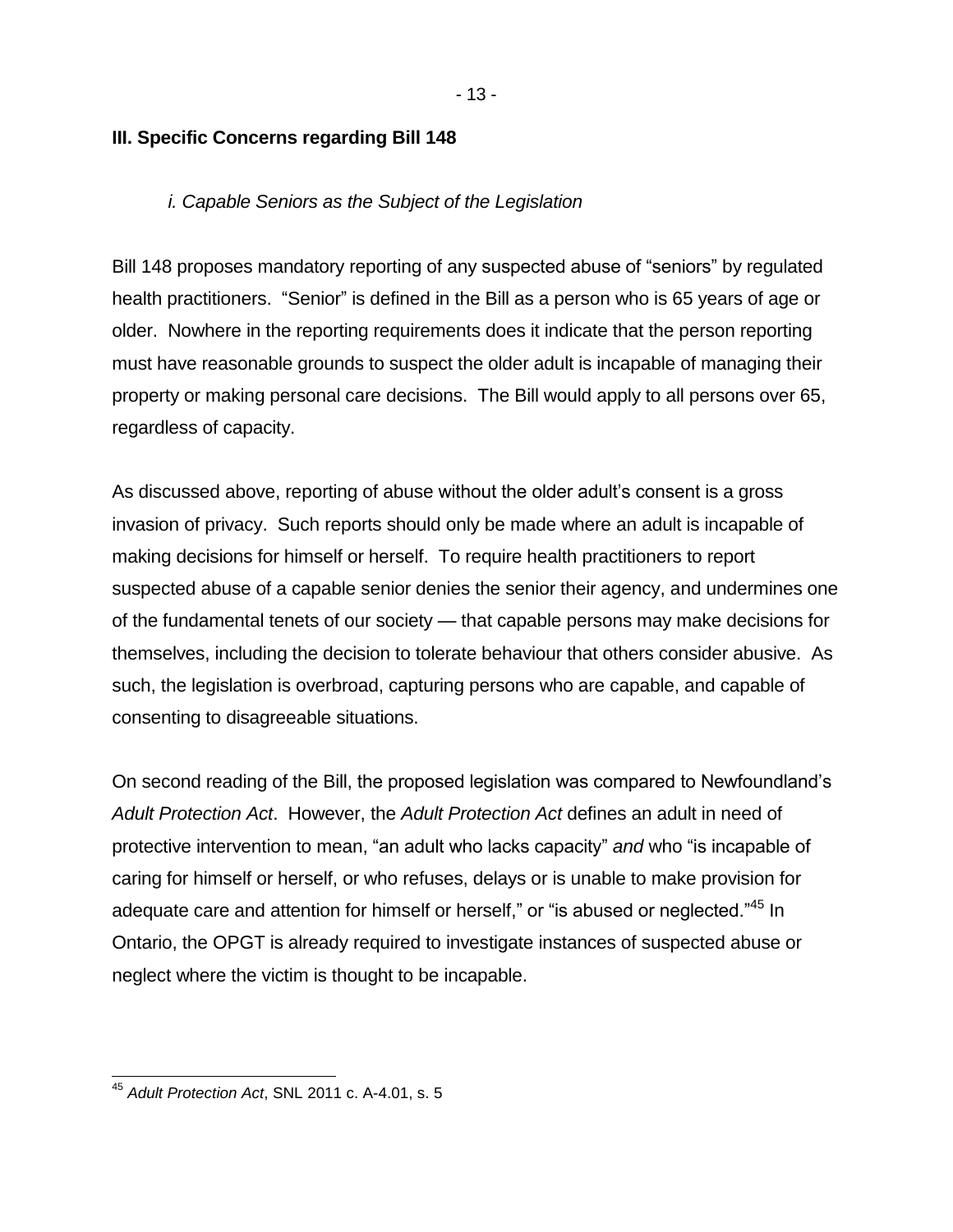Furthermore, the decision to make those over 65 the subject of this Bill is arbitrary. It is unclear why a person aged 64 is any less vulnerable than a person aged 65. Newfoundland's *Adult Protection Act* applies equally to all adults, regardless of age. Without principled reasons for this differentiation, the law could be seen as discriminatory.

Most troubling of all, the proposed legislation provides no role for the senior in question. The onus is on the health practitioner to report, and the police or the OPGT to take action. *There is no requirement that the health practitioner speak to the senior* before reporting, or for the OPGT to speak to the senior prior to investigating. There is no requirement to ask the senior how they feel about the "abuse" or "neglect" or whether they would like assistance. The senior would not necessarily be advised of the reporting, placing them in a position that is untenable at best and dangerous at worst. Lack of consultation with the senior may deny them the opportunity to make a plan to leave the home safely, or find alternate accommodations. They may not have time to arrange for emotional support or take any of the other steps to ensure the least amount of disruption to their lives.

Bill 148 presumes that all seniors are in need of protection. As noted in the introductory section, poverty, dependence, and discrimination in the older adult population do contribute to vulnerability. However, vulnerable capable adults should be offered assistive, not protective, services.

#### *ii. Possible Over-Reporting Pursuant to Bill 148*

The definition of abuse in the Bill is expansive. It is defined as, "physical, sexual, emotional, verbal, financial or systemic abuse of [that] senior." As can be observed from the *LTCHA* regulations, abuse can include a range of actions, from sexual assault to name-calling. Name-calling may be upsetting to an older adult and can be an affront to a person's dignity. Should the OPGT respond to an incident of name-calling with a guardianship investigation? Is this proportionate? While all forms of abuse should be addressed, investigation with an eye to guardianship of the victim is not always the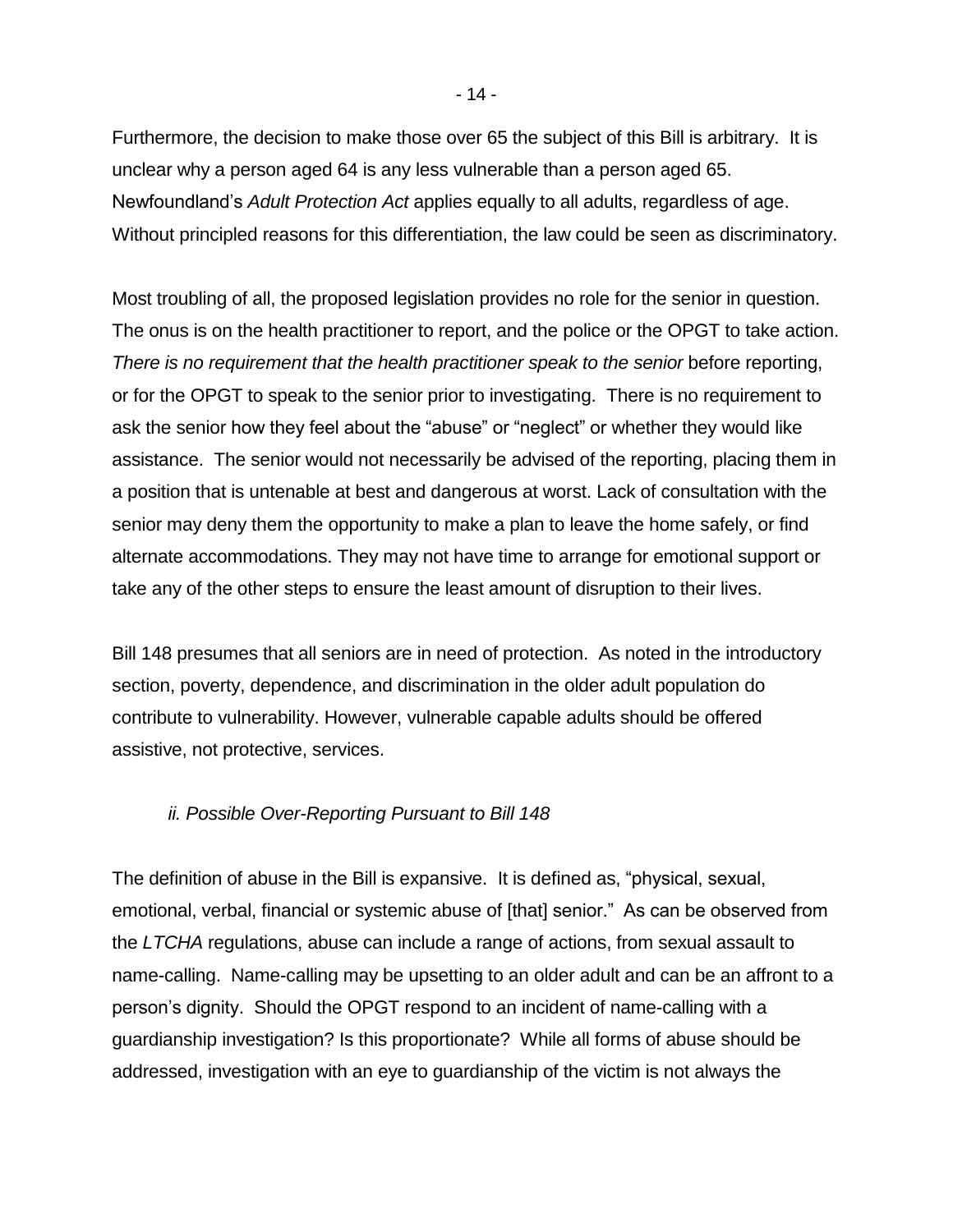appropriate response. Guardianship investigations may be heavy-handed where the abuse does not have serious adverse effects.

Furthermore, the threshold for mandatory reporting by health care practitioners is as low as the definition of abuse is wide. In reviewing the Hansard transcripts of the Bill's second reading, it is clear that Ontario's legislators do not mean to capture such minor issues. However, the low threshold for mandatory reporting—"reasonable grounds to suspect" would require the health practitioner who suspects their patient has been called an unpleasant name to make a report to the OPGT, and the OPGT would be required to investigate.

It should also be noted health practitioners may not be able to reasonably assess for all forms of abuse. They are not, for example, trained to spot the signs of financial abuse. It is not appropriate to place a mandatory reporting requirement on health practitioners in domains where they have no training.

#### *iii. Effects of Mandatory Reporting on Relationships with Health Practitioners*

Requiring health practitioners to report suspected abuse would have a dramatic impact on seniors' relationships with their health practitioners. Older adults experiencing difficulties may not feel comfortable discussing their concerns with health practitioners, for fear their concerns may lead to an OPGT investigation. Those who might otherwise disclose abuse may choose not to, rendering inaccessible the help that would otherwise be available to them.

Health practitioners are aware of this paradox. One study of California physicians found that in spite of mandatory reporting of suspected elder abuse by physicians, many still used their discretion when deciding whether to report. "Some physicians noted that suspicion is often a subjective judgment, and the expected loss of rapport caused by reporting raised the level of evidence they believed was necessary to suspect abuse,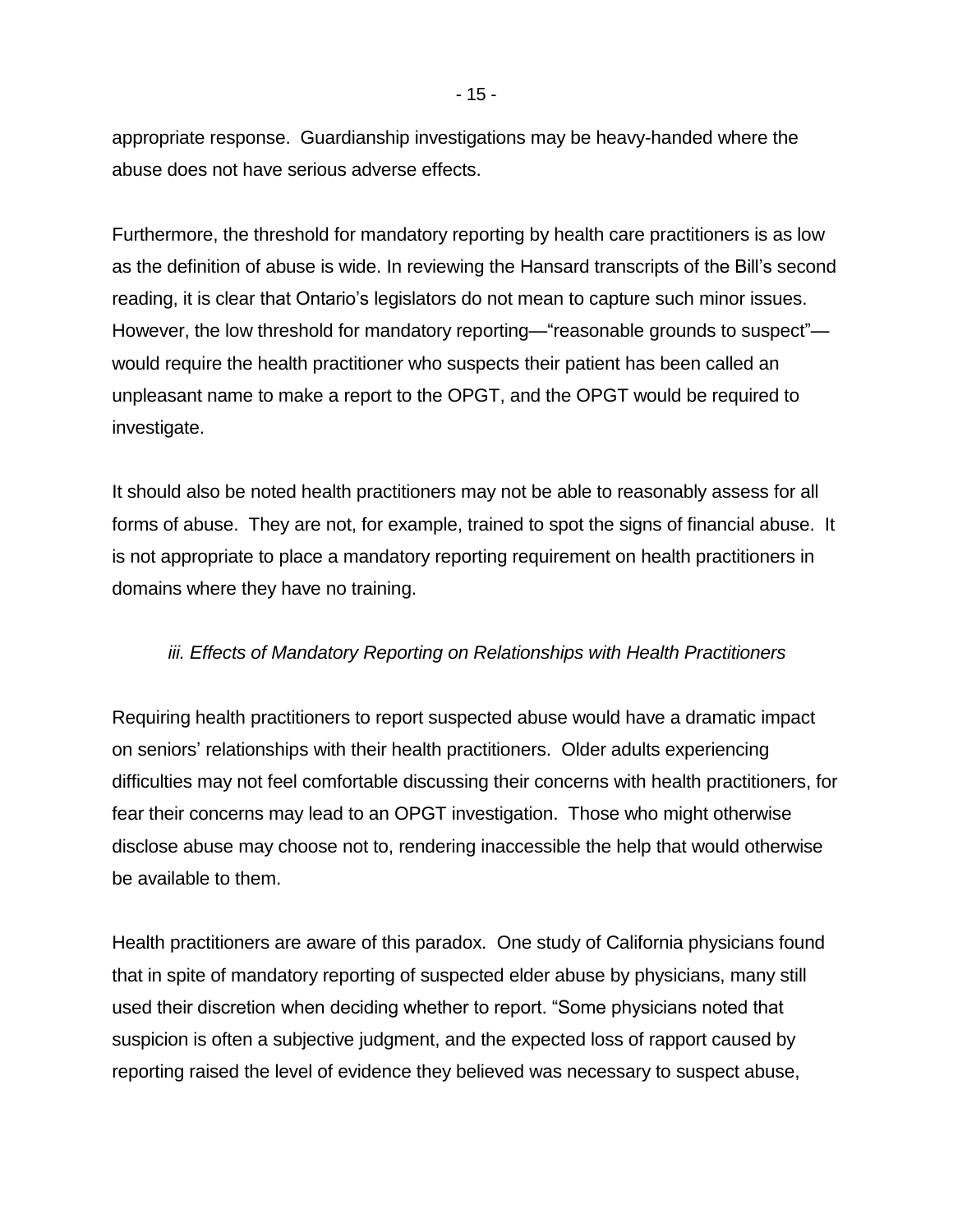thereby inhibiting reporting."<sup>46</sup> Others described a process of deciding whether to report as a "cost-benefit evaluation of the contradictory effects of reporting."<sup>47</sup>

Where this relationship involves psychiatry, psychology or counselling, mandatory reporting may interfere with the therapeutic process.

The present law in Ontario allows health practitioners to use their discretion when deciding whether to report suspected abuse, enabling the health practitioner, in conjunction with the older adult, to assess the risks and benefits of reporting abuse.

### *iv. Availability of a Remedy for Abuse or Neglect*

Bill 148 states that once a mandatory report is made, the OPGT must investigate the incident or incidents. Where abuse is determined to have occurred, the OPGT's only remedy is to seek guardianship of a person's property or person in the Ontario Superior Court of Justice. However, this option is only available where a person is incapable.

Under the terms of the Bill as written, when a report is made about a capable older adult, there is no remedy available. The legislation in fact offers no new solution to the problem of elder abuse.

Mandatory reporting gives the (in this case false) impression that Bill 148 offers a remedy to the abused senior. However, the Bill does not require victims of elder abuse to be referred to services, or that any steps be taken to discuss the abuse or neglect with the abuser. A person who is experiencing abuse may have safety, financial, shelter, health care or legal needs that the proposed legislation offers no way to meet. Furthermore, the mere fact of reporting may make the matter worse, without offering an effective solution.

l,

<sup>46</sup> Michael A. Rodriguez *et al*., "Mandatory Reporting of Elder Abuse: Between a Rock and a Hard Place" (2006) 4(5) Annals of Family Medicine 403-409

<sup>47</sup> *Ibid.*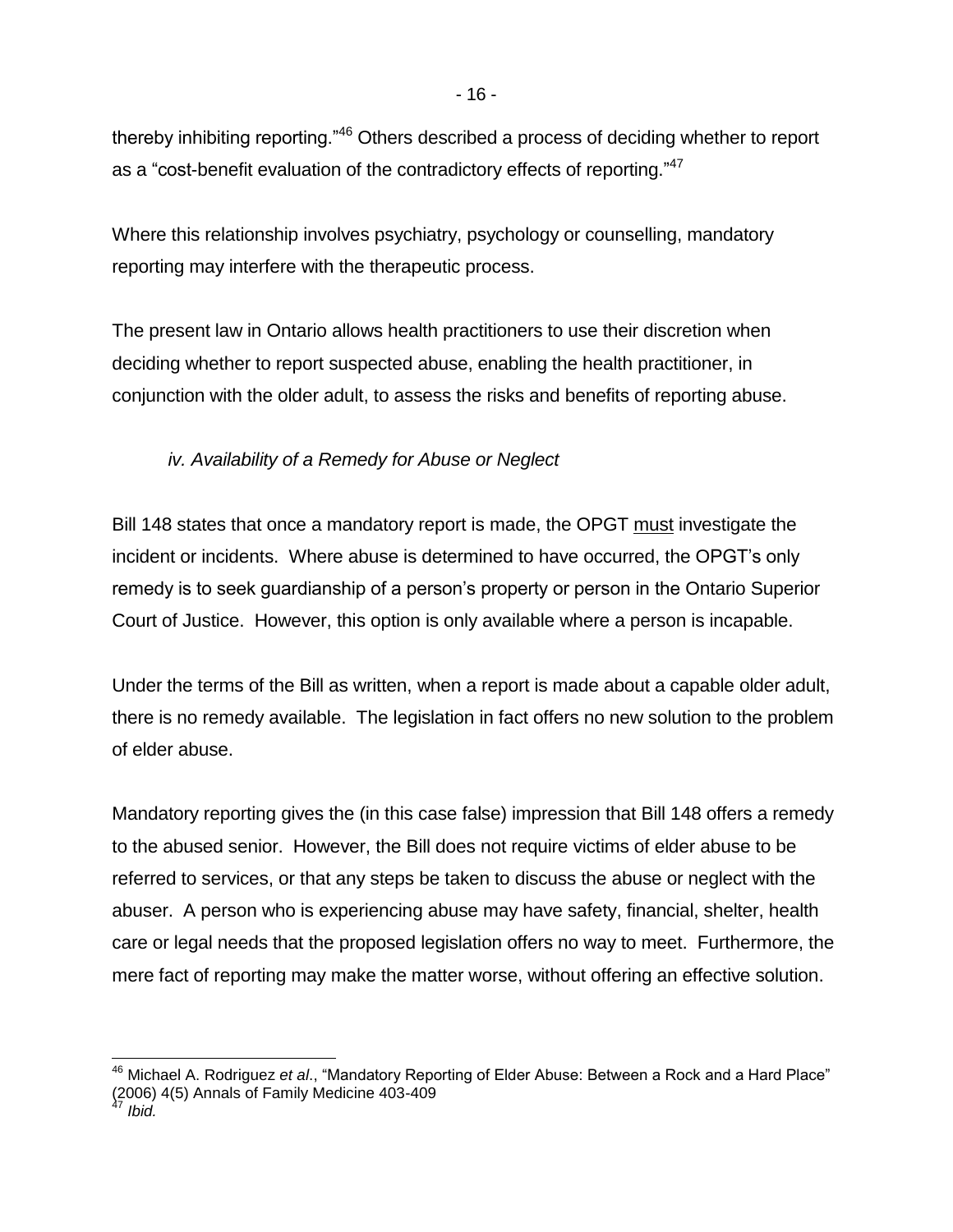#### **Conclusion**

 $\overline{a}$ 

ACE remains extremely concerned about elder abuse in Ontario. Elder abuse can take many forms and can be difficult to detect: it is a complex problem which requires solutions in a myriad different arenas. The solution may lie in offering more services to capable older adults seeking to leave abusive situations. It may lie in properly implementing existing laws, for example, recommending that the OPGT broadly interpret its jurisdiction to investigate abuse where there are serious adverse effects. The solution may lie in granting additional powers to an administrative body to address cases that the OPGT does not have the mandate to investigate, as recommended by the Law Commission of Ontario in its interim report, *Legal Capacity, Decision-making and Guardianship*. 48

However, Bill 148's mandatory reporting requirement for health care professionals does not offer solutions to the problems it seeks to resolve. As noted above, reporting in and of itself does not necessarily stop the abuse or solve the problems that lead to the abuse. Reporting is not a guarantee that the abuse will be confirmed, resolved or stopped. This legislation ends the obligations of the person making the report after the report is made, but does not offer any guidance regarding the assistance that can be provided to a person. Other than guardianship, no remedy to the abuse is offered, nor is any assistance to the victim of the abuse suggested.

<sup>48</sup> See Law Commission*, Interim Report: Legal Capacity, Decision-making and Guardianship*, online:[<http://lco-cdo.org/en/capacity-guardianship-interim-report>](http://lco-cdo.org/en/capacity-guardianship-interim-report), Draft recommendation 27 at p. 220